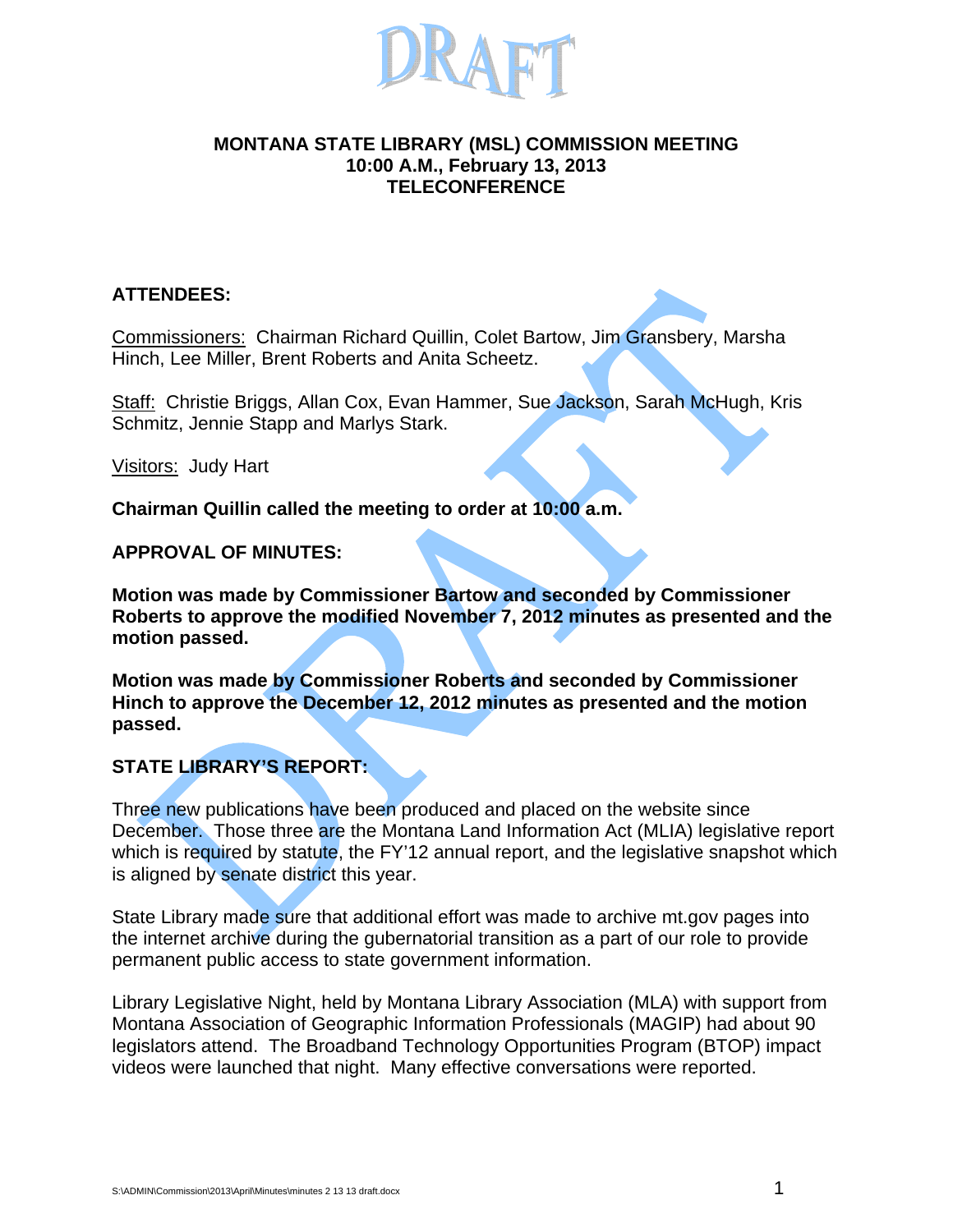

MSL had a positive budget hearing with good testimony and support from the library community.

State Librarian Stapp has been asked to serve as the Chief Officers of State Library Agencies (COSLA) representative/liaison to Schools, Health and Libraries Broadband Coalition (SHLB). This provides her with the opportunity to share MSL's BTOP program reports as well as information about e-rate and broadband planning and provides other avenues to share and channel information. She was asked due to MSL's BTOP and Geographic Information System (GIS) efforts.

The website transition to the new mt.gov template and the transition to WordPress are moving forward. The GIS page will be a combination of the previous Natural Resource Information System (NRIS) and Base Map Service Center (BMSC) pages. Most of the BMSC pages have been moved over with the NRIS pages taking longer to move.

Talking Book Library (TBL) is making progress with their patron outreach project (POP). The RFP resulted in The Wendt Agency receiving the contract for the program. The catch phrase being used is 'No story should go untold'. An open house will be held at the State Library on March 20 which will celebrate the release of the first born digital book, *Hand Raised: the Barns of Montana*. Other Montana authors will also be featured.

The Ad Council in conjunction with American Library Association (ALA) and Public Library Association (PLA) is launching a national ad campaign called 'Everyone On' which focuses attention on digital literacy services available in communities throughout the country. Special attention is being given to services offered by libraries.

Stacy Bruhn has accepted the web developer position and will start at that position at the end of the month. Recruitment for her position will start shortly.

Chris Stockwell has retired and recruitment is currently being undertaken for his position.

Sarah Elkins has left BTOP for a position with the city/county. Carol Churchill will help with the remaining work that needs to be done for that position and no recruitment will be held.

Jennie Stapp will meet with Tim Burton, the Governor's Chief of Staff.

State Librarian Stapp would like feedback regarding the presentation of the reports as staff works to improve how public value is shown.

## **LEGISLATIVE UPDATE:**

State Librarian Stapp reported on the status of each bill that the library is directly involved with or just watching. HB38 will have a hearing on the Senate side on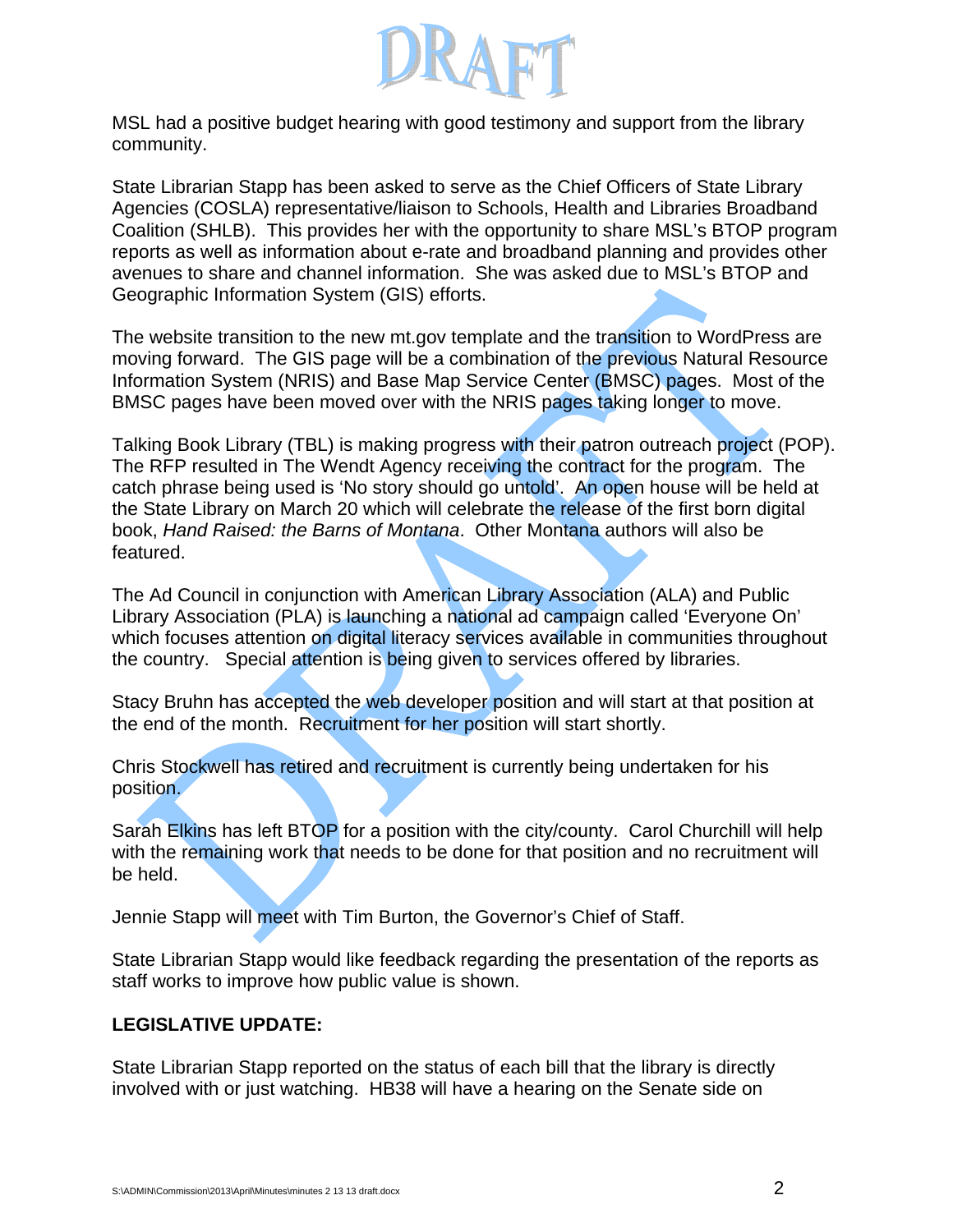

February 20. The budget hearing was positive with good support from both the library community and legislators. There have been some questions on measurement of success for the water manager position since it is moving forward as a one-time only appropriation. So far the additional per capita funding that MLA requested has been approved as a one-time only although MLA will try to get that extended. Staff will continue to watch the bills that are listed in the report. After the session, the State Librarian will set up a task force to study the library district laws.

## **FY'13 SECOND QUARTER FINANCIAL REPORT:**

With prior commission approval, TBL used some of the trust fund for the volunteer appreciation event. The first contract payment has also been paid. Both FY'11 and FY'12 Library Services Technology Act (LSTA) funds are on this report but since FY'11 has now closed it won't be seen again.

**Motion was made by Commissioner Hinch and seconded by Commissioner Bartow to accept the FY'13 second quarter financial report as presented and the motion passed.** 

# **MTBL DIGITAL LOAN POLICY REVIEW:**

This updated policy incorporates more of what is actually being done with nearly 11,000 digital titles going out at around 6,000 a month. Cassettes are circulating at about 3,000 per month. Action is requested on this for the April meeting.

# **NEW WAYS TO HONOR LIBRARIES:**

The collection honor roll encouraged and rewarded libraries for having an up to date collection policy but at this point, most libraries are now achieving this. MSL staff felt that the time has come to find a new way to honor libraries that would encourage them to strive to meet higher standards and that would once again be a true reward and an achieving library would stand out. After much discussion, this proposal based on the library standards was developed. It has been adapted so each type of library can earn the reward and has already been tested with a variety of libraries. The intent is to announce the program and invite libraries to apply by April  $1<sup>st</sup>$  so that the first round of awards will be given this April. The application is done through the library directory and will have options of yes, no or does not apply for each criterion. This system will be based on library activity not board activity and a certificate and press release will be done as well as a letter to the governing body. This program will be evaluated in five years to see how it has performed.

## **COMMISSION GOALS AND OBJECTIVE:**

During the annual bylaws review, the commission discussed changing the officer elections to the first of the fiscal year rather than the first of the calendar year. This would line up more with the terms of the commissioners.